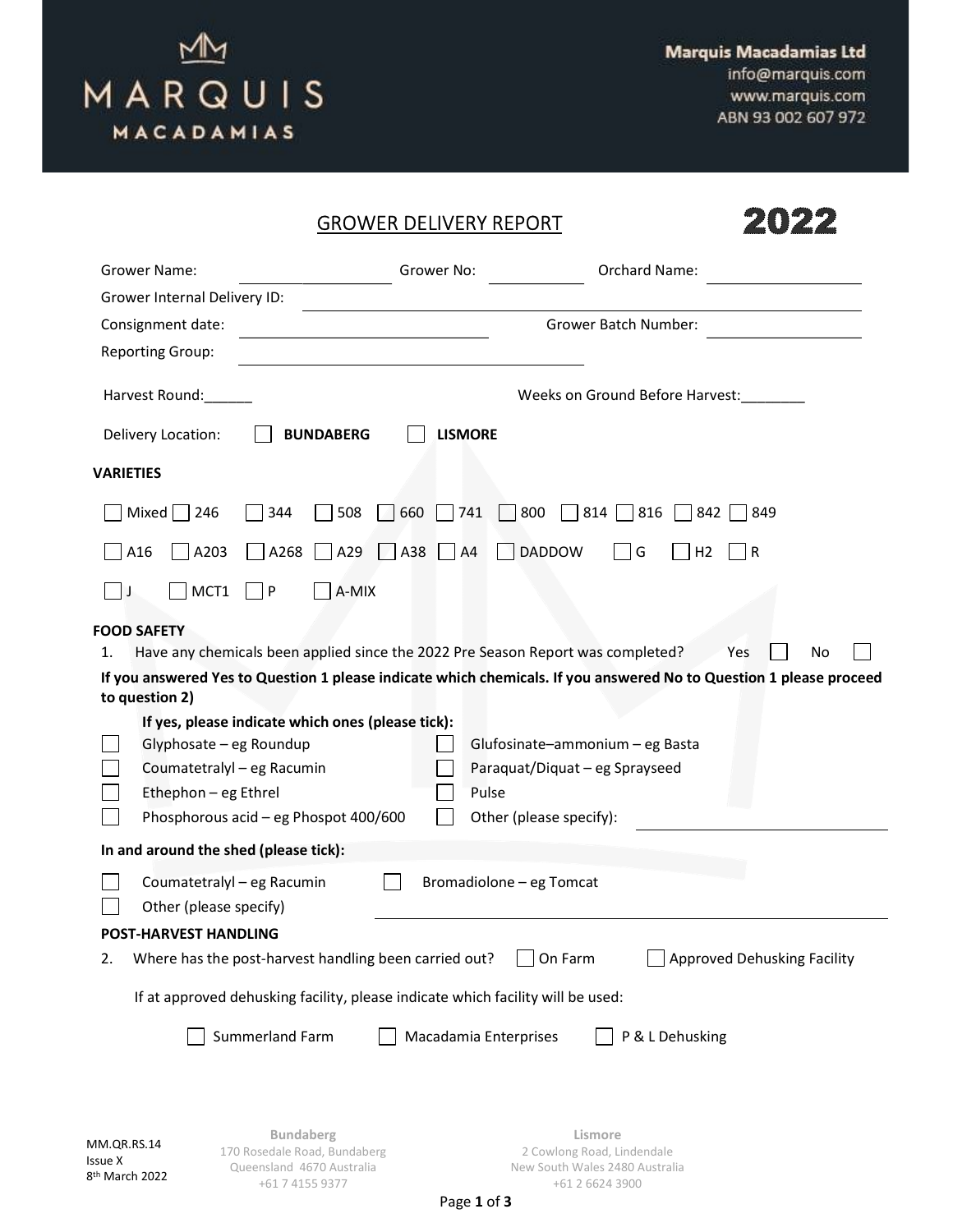

info@marquis.com www.marquis.com ABN 93 002 607 972

| Is the consignment sorted?                                    |  | YES        | NO.       |  |  |
|---------------------------------------------------------------|--|------------|-----------|--|--|
| Were nuts in this consignment water sorted?                   |  | <b>YES</b> | <b>NO</b> |  |  |
| Were chemicals used in the Float Water?                       |  | YES        | <b>NO</b> |  |  |
| If YES, please list the chemicals used and at what rate:      |  |            |           |  |  |
|                                                               |  |            |           |  |  |
| How often (in hours) was the water in the float tank changed? |  |            |           |  |  |
| Are nuts in this consignment 'floaters'?                      |  | YES        | <b>NO</b> |  |  |
| How many days have these nuts been stored on farm?            |  |            |           |  |  |
| <b>DECLARATION</b>                                            |  |            |           |  |  |

## I Declare that:

- 1. All chemicals applied were registered or had permits in place for use on macadamias and were applied in accordance with label instructions. Refer to the link, APVMA website https://apvma.gov.au/node/1060 .
- 2. All chemicals used were applied by a person who holds a valid chemical users certificate.
- 3. All permitted chemicals used were applied in accordance with label instructions and withholding periods were observed.
- 4. No domestic animals have grazed in the orchard since the 2022 Pre-Season Report was submitted.
- 5. All use of manure in the orchard complies with the Macadamia Industry Code of Sound Orchard Practice.
- 6. Transport used for this consignment is free of contamination.
- 7. To the best of your knowledge this consignment is free from contamination.
- 8. All NIS in this consignment meets current NIS specifications.
- 9. Deliveries of NIS do NOT exceed the Registered Gross Vehicle Mass (GVM) of the delivery vehicle.

I Agree to the above conditions for NIS delivery.

|  | C.<br>Νſ<br>. . |
|--|-----------------|
|--|-----------------|

This form has been completed on behalf of Grower

| ∽<br>c<br>N١<br>)<br>$\sim$<br>۰. |  |
|-----------------------------------|--|
|-----------------------------------|--|

MM OR RS 14 Issue X 8 th March 2022

Bundaberg 170 Rosedale Road, Bundaberg Queensland 4670 Australia +61 7 4155 9377

Lismore 2 Cowlong Road, Lindendale New South Wales 2480 Australia +61 2 6624 3900

Page 2 of 3